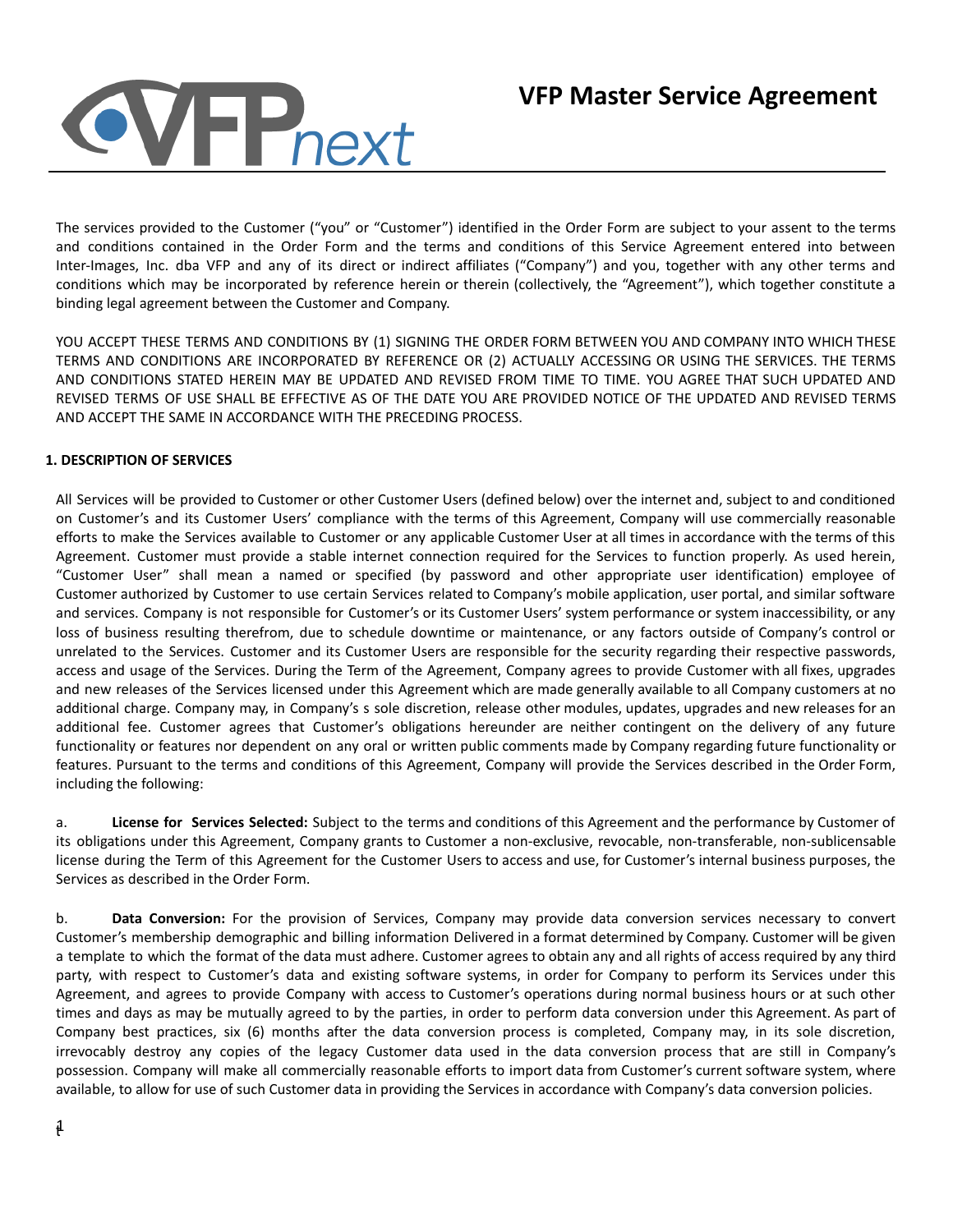c. **Services:** Company will be responsible for the hosting, maintenance, and support of all Company -hosted software and Company -owned equipment used to perform Services. Customer acknowledges and agrees that as part of this Agreement, Customer shall arrange for, pay for, and maintain the communications lines between Company hosted servers and Customer's own equipment. Customer shall be solely responsible for establishing and maintaining the telecommunications connection of its choice at Customer's sole cost and expense. Customer acknowledges that Company (i) does not control communications via third party telecommunications providers and (ii) shall not be responsible for any error or inaccessibility associated with such telecommunications or any violation of law, rule or regulation applicable to transmission of data via such telecommunications. Company may use third party service providers to provide the Services to Customer.

d. **API Service:** Company may, if indicated in the Order Form or by a separate consent form, provide third parties with access to the Services (upon Customer request) for the purpose of facilitating the Services. The term API Service may include a reference to any secure means of data exchange including API access, FTP access, or other secure method.

e. **Technical Support:** Company agrees to provide Customer with technical support for the Services during the Term of the Agreement as follows:

- Phone and e-mail support provided for Customer's point of contact through a customer care center during normal business hours (7 a.m. to 7 p.m. CST Monday to Friday, exclusive of holidays). Customer's point of contact is the liaison between Company and Customer.
- Acknowledgement responses during normal business hours.
- System outages receive red-alert priority, which means that Company will provide immediate assistance (24 hours per day / 7 days per week) until such outage is resolved. If Customer experiences a system outage then Customer will contact Company at an emergency number available on Company's support website. Company will contact Customer regularly, providing status updates until final resolution.
- Customer agrees that from time to time Company may perform periodic routine scheduled maintenance, which generally will occur between the hours of midnight and 5AM CST.
- Customer shall promptly provide Company with detailed error notices describing all errors at a level of detail sufficient for Company to resolve errors, and Customer shall assist Company in recreating errors and resolving errors by providing Company with any requested information or material.

## **2. TERMS & CONDITIONS OF TRANSACTION PROCESSING**

**a. Customer's Obligations for Transaction Processing:** Customer is solely responsible for obtaining authorization from its customers ("Card Holder") to perform transactions. Customer is solely responsible for the accuracy and completeness of all data provided by Customer or its authorized users or Card Holders. Customer acknowledges and agrees that: (a) any transactions are between Customer and Customer's Card Holder; (b) Company is a third-party service provider and payment facilitator for Customer, and not a party to any transaction; (c) Company is not a buyer or seller in connection with any transaction; (d) Company will not be responsible for and does not control any aspect of the services provided by Customer; and (e) Customer is solely responsible for disputes with Card Holders regarding payments, and Company is not a party to and will not be responsible for any such disputes.

**b. Transaction Processing Services:** Company collects and relays payment information generated in connection with payment transactions to process the transactions on behalf of Customer using the appropriate networks. Company, through Company Payment Services or a third- party provider, will establish a credit card or EFT transaction gateway to the designated merchant account to provide payment processing services to Customer. Customer acknowledges and agrees that Company or the third-party provider, as applicable, shall have the right to terminate services upon (i) request of Customer's payment processor or financial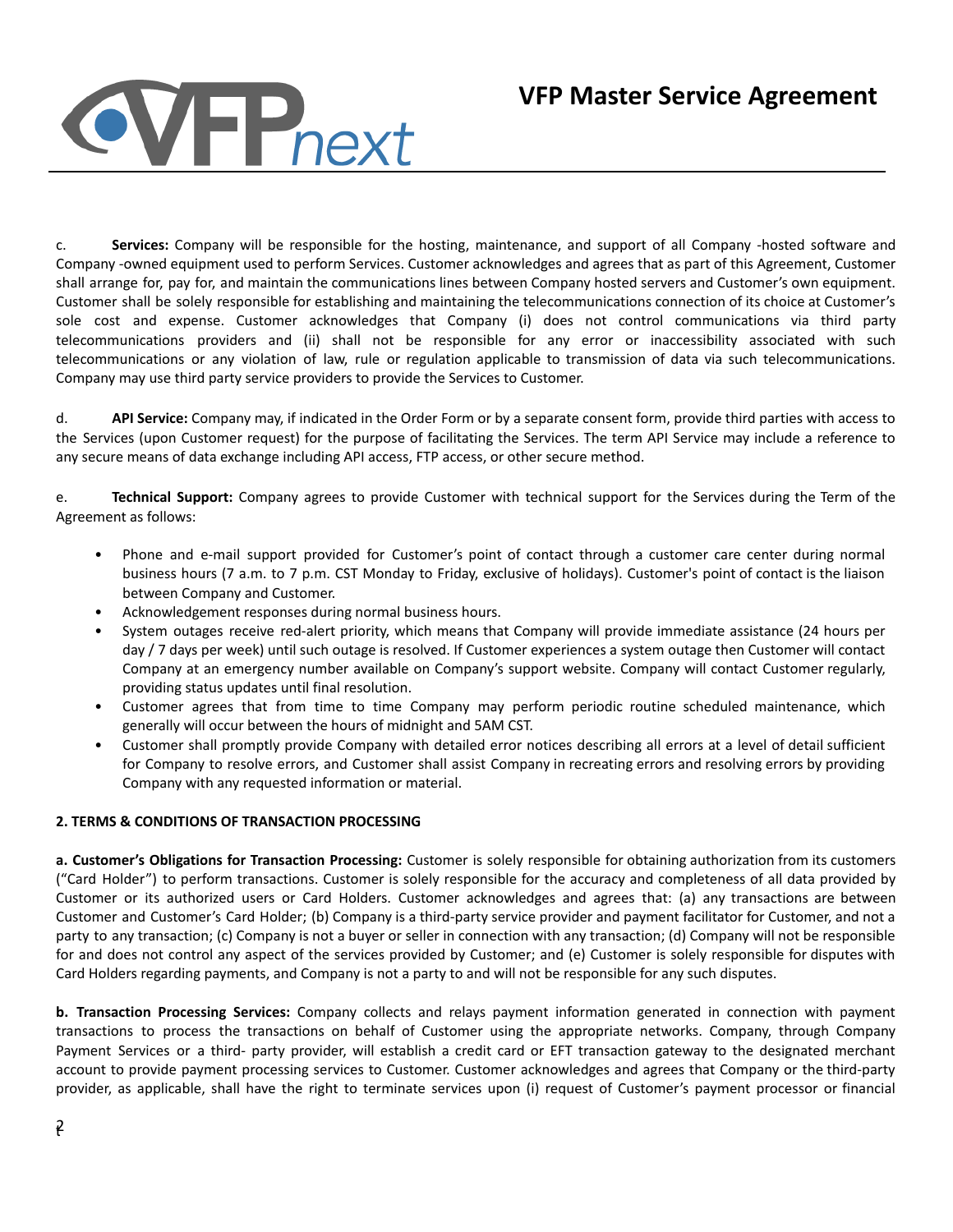# **VFP**<sub>next</sub>

## **VFP Master Service Agreement**

institution with which Customer has a merchant account or bank account; (ii) a good faith belief that providing services to Customer will violate a law, regulation or rule of any governmental authority; or (iii) if Customer violates any applicable law or regulation, or if as a result of Customer's use of the transaction gateway service, the provider or Company becomes the subject of an investigation by a law enforcement agency or are otherwise threatened with suit or prosecution. Customer acknowledges and agrees that its use of transaction processing services under this Agreement shall be subject to additional terms and conditions, including, without limitation, the terms and conditions of the merchant processing agreements entered into by Customer related to this Agreement. Customer shall maintain valid merchant processing agreements, including for Company Payment Services if selected in the Order Form, with providers approved by Company during the Term of this Agreement. Customer acknowledges that Company is subject to certain requirements imposed by its service providers, and such service providers may modify such requirements. In the event of any such modification, Company may modify the terms of this Agreement, provided that Customer (within ten (10) days of receiving notice of the modification) may elect, as its sole and exclusive remedy for such modification, to terminate the payment processing services provided under this Agreement with thirty (30) days' notice, but only if the modification materially and adversely affects Customer and Company is unable to rectify such situation, including by reverting to previously acceptable terms. The foregoing does not grant Customer any rights of termination with respect to any third-party agreements which may be entered into by Customer.

**c. Data Transmission.** Customer acknowledges that Company is not a financial or credit reporting institution. Company is responsible only for providing data transmission to effect or direct certain payment authorizations for Customer (or its customers) and is not responsible for the results of any credit inquiry, the operation of websites or internet service providers, financial institutions, financial processors, the availability of the internet, or for any damages or costs that Customer may suffer or incur as a result of any instructions given, actions taken or omissions made by Customer or its authorized users, Customer's financial processor, financial institution, or internet service provider.

**d. PCI DSS Compliance.** Company adheres to Payment Card Industry Data Security Standards ('PCI DSS"). Customer agrees to adhere with PCI DSS requirements with respect to any handling of cardholder data. Customer shall be solely responsible for any and all liability related to the handling of cardholder data by Customer or its users. Company reserves the right to temporarily suspend access to the Services in order to minimize threats to the security and to protect operational stability and security of the Services. Company does not guarantee the security of the Services and will not be responsible for any infiltration of its security systems so long as Company has used commercially reasonable efforts to prevent such infiltration. In no event will Company be liable for transaction processing or other services performed by any third party. Company is PCI-DSS Level 1 compliant. PCI Attestation on Compliance (AOC) is available upon request.

## **3. TERMINATION; SUSPENSION:**

This Agreement may be terminated or suspended as follows:

- **Upon Termination of Merchant Processing Agreement(s):** In the event that one or more of Customer's merchant processing agreement(s), including any agreement(s) for Company Payment Services, is terminated with the credit card or EFT payment processor utilized in connection with this Agreement, Company may, in Company's sole discretion, elect to terminate this Agreement, or only such portions of this Agreement which are applicable to the payment processing services, and be relieved of any and all of its obligations relating thereto upon written notice to Customer.
- **Termination for Unlawful Use:** Company reserves the right to immediately terminate Customer's use of the Services, if Company, in its sole discretion, determines that Customer's use of the Services is unlawful or if Customer transmits any Prohibited Material (as defined herein).
- **Termination for Insolvency:** This Agreement shall be deemed terminated immediately in the event that:
	- Customer files a petition in bankruptcy, makes an assignment for the benefit of its creditors, petitions for the appointment of a receiver or trustee for all or a portion of Customer's property, or dissolves or liquidates; or (ii) a petition for bankruptcy is filed against Customer, or a receiver or trustee is appointed for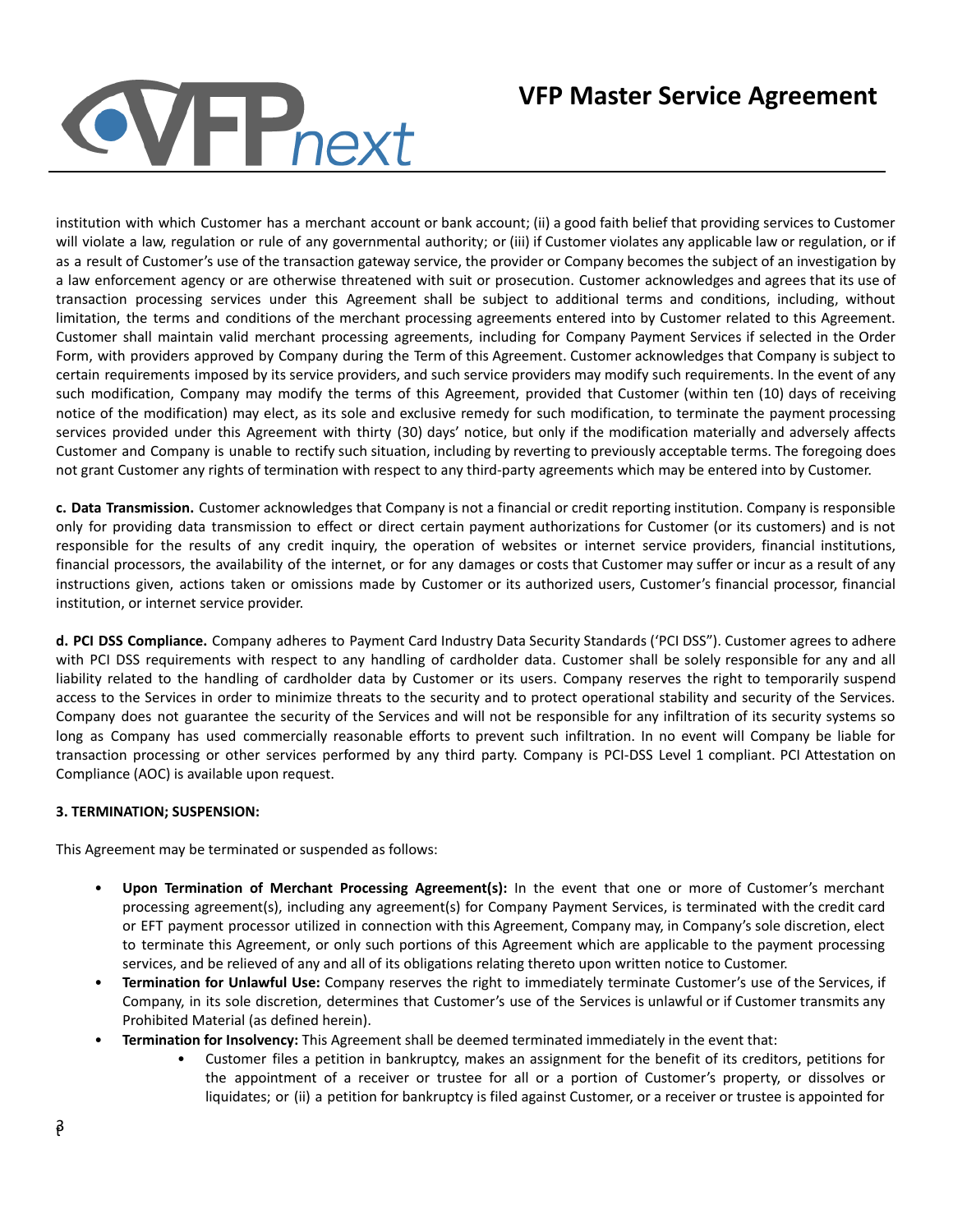

all or a portion of Customer's property; or (iii) Customer admits in writing its inability to pay debts when due. In the event of termination for insolvency of Customer, Company may block Customer's access to the Services, and in addition, may retain all payments made hereunder, and recover charges and costs owed by Customer, as well as any other damages Company may have sustained because of Customer's insolvency, including, but not limited to, attorney and collection agency fees.

- **Termination for Breach:** Either party may terminate this Agreement in the event of a material breach of this Agreement by the other party, if such breach remains uncured thirty (30) days after receipt of written notice thereof from the non-breaching party; provided, however, Company, notwithstanding such cure period, may require Customer to cease and discontinue use of the Services during the period of such material breach by Customer. No such termination shall relieve Customer's obligation to pay fees and miscellaneous charges accrued up to the effective date of the termination. Furthermore, in the event of early termination of this Agreement (other than due to material uncured breach by Company) prior to the expiration date of the Term, Customer shall be obligated to pay to Company 100% of the fees that Company would have received if this Agreement had remained in effect until its scheduled expiration date (with the amount of each remaining month's fee being equal to the average monthly fee charged during the immediately preceding six (6) month period). Such fees shall be paid within thirty (30) days after the effective date of termination and prior to any release of Customer data from Company service. Customer agrees that (a) a breach by Customer under this Agreement is a breach under all other agreements between Customer and Company, and a breach by Customer under any other agreement between Company and Customer is a breach of this Agreement, and (b) all other agreements between Customer and Company are amended to include this provision.
- **Suspension of Services**: Company may suspend Customer's access to the Services immediately, without notice, if: (i) certain third party licenses or access to third party components of the payment processing services are terminated; (ii) Customer causes or fails to fix a security breach; (iii) Company reasonably believes Customer's breach compromises the security of the payment processing services; (iv) Company reasonably believes fraudulent transactions are being submitted on Customer's account knowingly or negligently; (v) Customer's financial processor or financial institution requires such suspension; (vi) Customer fails to pay any fees when due and does not cure such failure within 10 days ; (vii) Customer fails to upgrade to the most current software version, security updates and/or patches; or (viii) Customer fails to materially comply with this Agreement and does not cure such failure within 10 days.

## **4. ADDITIONAL PAYMENT TERMS**

a. **On-Site Expenses:** Customer will be billed for the expenses incurred in connection with the performance of any services, training, consulting or other services provided on-site at Customer's location (including in connection with launching the Services), including the reasonable travel and per day expenses of each trainer or consultant. Pre-scheduled services which are to be performed on-site at Customer's location may not be cancelled or re- scheduled within thirty (30) days of the beginning of such pre-scheduled services. In the event that Customer cancels or reschedules pre-scheduled on-site services within such thirty (30) day period, Customer shall be required to reimburse Company for any pre-paid non-cancellable pre-scheduled expenses associated with the on- site services.

b. **Service Fees:** Customer shall pay monthly service fees in accordance with terms set forth in the Order Form. All payments are denominated in United States dollars.

**c. Additional Fees:** Additional services are offered at the then current Company rate. Customer will provide authorization to Company before any additional services are performed. Additional services may include, but are not limited to, data conversion, additional training, programming, exit data fees, data extract fees, de-tokenization fees, marketing, and other professional services.

**d. Past Due Payments; Late Fees:** Interest charges of one and a half percent (1.50%) per month (or the highest rate permissible under applicable law, if less) will accrue daily on all amounts not received by Company when due. Company shall be entitled to block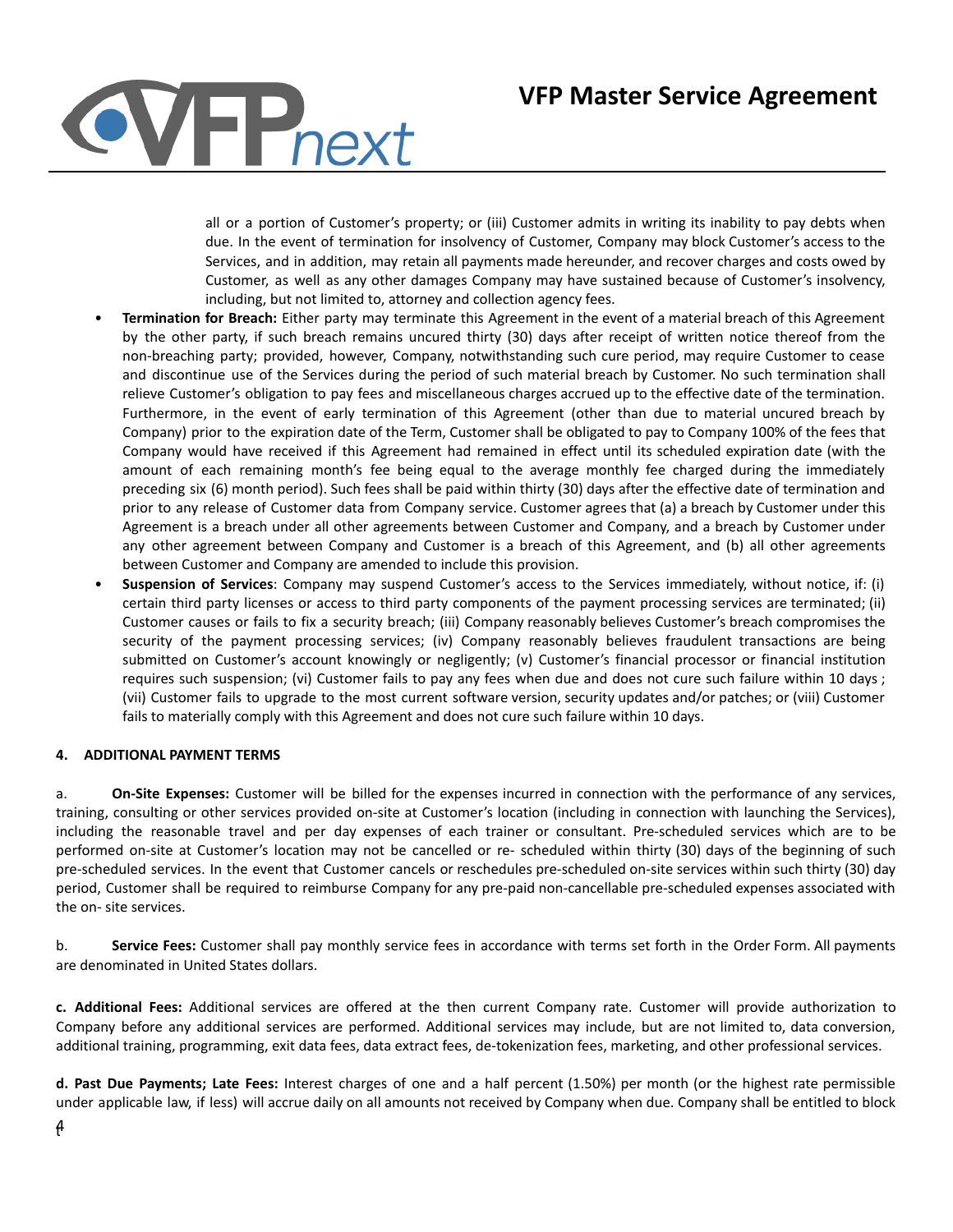# **VFP**<sub>next</sub>

## **VFP Master Service Agreement**

Customer's access to Services (with or without terminating this Agreement or affecting Customer's obligation to make payments under this Agreement) if Customer is more than thirty (30) days delinquent on any payments under this Agreement or any other agreement with Company. The obligation to pay monthly service fees and all other amounts due hereunder is an independent, unconditional covenant, and under no circumstances shall Customer have any right to offset its payments to Company. If any amount owed by Customer under this Agreement or any other agreement with Company is sixty (60) or more days overdue, Company may, without limiting Company other rights and remedies, accelerate Customer's unpaid fee obligations under this and such other agreements so that all such obligations become immediately due and payable, and suspend Company's Services to Customer until such amounts are paid in full. If any payment due Company pursuant to this Agreement is not made within ten (10) days of the due date, Company reserves the right to charge to Customer a late fee equal to Thirty-Five and No/100 Dollars (\$35.00) in addition to the interest provisions contained herein.

**e. Taxes:** Customer shall pay any and all applicable international, federal, state, and local sales, use, value-added, excise, duty, and any other taxes, fees or duties (other than taxes based on Company's net income) that are assessed on or as a result of the Services. Any such taxes, fees and duties collected by Company from Customer on behalf of a governmental agency shall not be considered a part of, a deduction from, or an offset against, payments due to Company for the Services hereunder.

**f**. **Data Export.** Upon termination of the Agreement, and subject to payment of all fees due under this Agreement, Company agrees to provide, in an industry standard format, an export of Customer's data in accordance with Company's then-current data export policy at then current standard fees.

**g**. **Statements for Fees:** Statements for the fees quoted herein will be sent via electronic mail to Customer within the first five (5) business days of the service month. If Customer does not dispute the statements within five (5) days of receipt, then Customer's designated bank account will be automatically debited on the fifteenth (15<sup>th</sup>) day of the month. Statements for one-time, training, and consulting fees and other reimbursable expenses will be sent via electronic mail to Customer following the performance of the services and will be automatically debited ten (10) days from the date of the statement if not contested. Company does not accept payment by check. All payments in the Agreement are denominated in United States dollars.

## **5. CUSTOMER RESPONSIBILITIES; COMPLIANCE WITH THE LAW**

a. **Authorized Representatives:** Customer agrees that it will only allow Customer Users to have access to Services and that it shall be responsible for any use or misuse of Services by such persons.

b. **Compliance with Law; Prohibited Material:** Customer represents and warrants that Customer will comply with all laws and regulations applicable to Customer's use of the Services and agrees to use Services only as permitted by applicable law, including but not limited to export control laws, intellectual property laws, financial services laws and regulations, communication laws and regulations, and all relevant state and federal privacy and/or data security laws. The transmission of any material in violation of applicable law is prohibited. This prohibition includes, but is not limited to, the transmission of copyrighted material without permission of the copyright holder and the transmission of threatening or obscene material or trade secrets.

BOTH PARTIES AGREE NOT TO POST OR TRANSMIT ANY UNLAWFUL, HARMFUL, THREATENING, ABUSIVE, HARASSING, DEFAMATORY, VULGAR, OBSCENE, PROFANE, HATEFUL, FRAUDULENT, LIBELOUS, PORNOGRAPHIC, RACIALLY, ETHNICALLY OR OTHERWISE OBJECTIONABLE MATERIAL OF ANY KIND, INCLUDING, BUT NOT LIMITED TO, ANY MATERIAL WHICH ENCOURAGES CONDUCT THAT WOULD CONSTITUTE A CRIMINAL OFFENSE, VIOLATE THE RIGHTS OF OTHERS, OR OTHERWISE VIOLATE ANY APPLICABLE LOCAL, STATE, NATIONAL OR INTERNATIONAL LAW ("PROHIBITED MATERIAL").

Company reserves the right to terminate Customer's use of Services, if Company, in its sole discretion, determines that Customer's use of Services is in violation of this Agreement, unlawful or inappropriate as described above. Notwithstanding the above, Company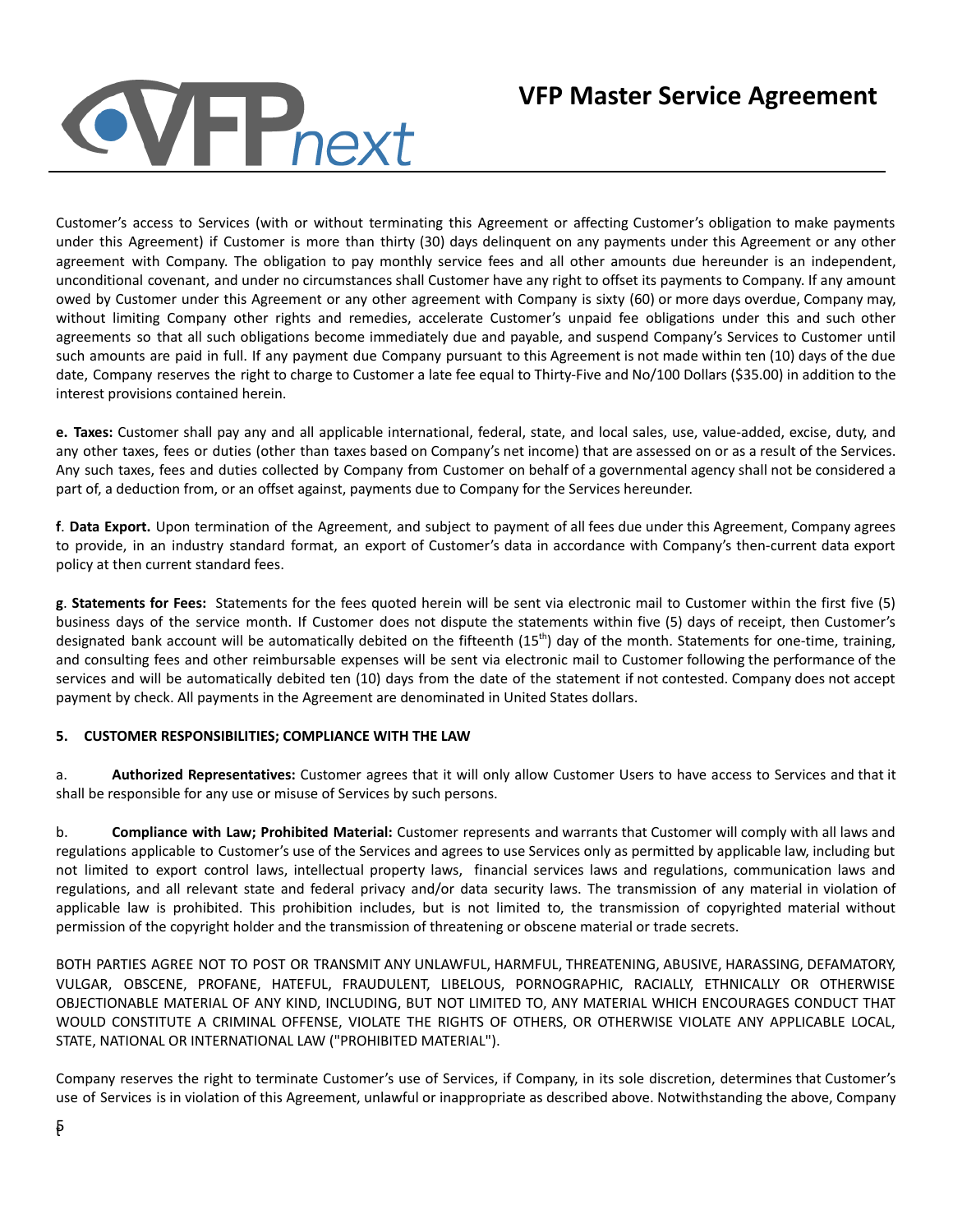

has no obligation to monitor any material posted through the Services. Any liability for any such inappropriate or unlawful material posted by Customer shall be Customer's. Customer agrees that all email addresses used by this service have been properly obtained and has followed all provisions of the CAN-SPAM Act (USA) or all Canadian Radio-television and Telecommunications Commission (CRTC) regulations (Canada).

**c. Compliance with Privacy and Data Security Laws:** Customer will comply with all applicable federal, state and local laws, rules, regulations, governmental requirements and recognized self-regulatory principles and standards, with respect to privacy, data protection, confidentiality or security of Personal Information. "Personal Information" means any information relating to an identified or identifiable individual or information that when combined with other information, may identify an individual. In providing the Services, Customer shall provide Company with such cooperation, assistance, and information, and execute all documents as Company may reasonably request, to enable Company to comply with its obligations under applicable law. Customer further agrees not to use the Services to collect, manage, or process Personal Information, except with permission and to the limited extent required for the provision of services to Customer's customers. Customer further agrees that prior to collecting, managing or processing any information regarding children under the age of 16, Customer must obtain the consent of the holder of parental responsibility over the child. Customer represents and warrants that for Personal Information that Customer discloses to Company, or that is included in the Customer Data, Customer will comply with all laws, regulations, rules, Federal Trade Commission guidelines, and other publicly known industry best practices regarding the collection, disclosure, and use of any Personal Information, which may require Customer to provide customers and consumers with privacy notices and choices (for example, opt-outs regarding certain data sharing); and, that Customer will obtain all required consents from customers and consumers, and that Customer will also disclose to Company any required consents related to Company's use of that Personal Information under this Agreement. Customer agrees not to utilize the Services to store any protected health information.

**d**. **Privacy Notice:** Customer will provide notice, where required by law, informing its end users, including its member customers and customer users to whom the Customer Data (as defined below) relates about Company's collection, use, storage or other processing of Customer Data.

## **6. Implementation / Setup / Training**

The deployment process for installation and training regarding Customer's use of the Services is set forth in the Order Form and a subsequent statement of work ("SOW".) The time for such installation and training is only an estimate and may be shorter or longer depending on the circumstances. Customer shall be responsible for the Startup and Training Costs set forth in the Order Form or SOW, which such costs are non-refundable and include the following:

- **Initial Setup:** Company will create a unique instance of the Services for Customer in accordance with applicable industry practice. The Customer instance ensures that Customer's data, users, business policies, and security policies are maintained separately. Company will also have staff available for specific questions pertaining to Customer's installation.
- Customer authorizes Company to withdraw the Startup and Training fee from the bank account indicated in its EFT Authorization Form due upon receipt of the executed Agreement.

The fees specified above explicitly exclude the items described below, which shall be borne by Customer or separately reimbursed by Customer to Company as set forth below:

● **Reimbursable Expenses:** In addition to the fees set forth in this Agreement, Customer shall reimburse Company for out-of-pocket expenses, including travel expenses (flight, rental car, hotel, meals) incurred in providing any on-site training ("Reimbursable Expenses"). Training will be scheduled on dates and times mutually agreed to between the Parties. Once a mutually agreeable schedule is made, Company will notify Customer via email of the proposed schedule. If Customer cancels or reschedules training after this notification has been made ("Late Travel Cancellation Notice"), then Customer shall be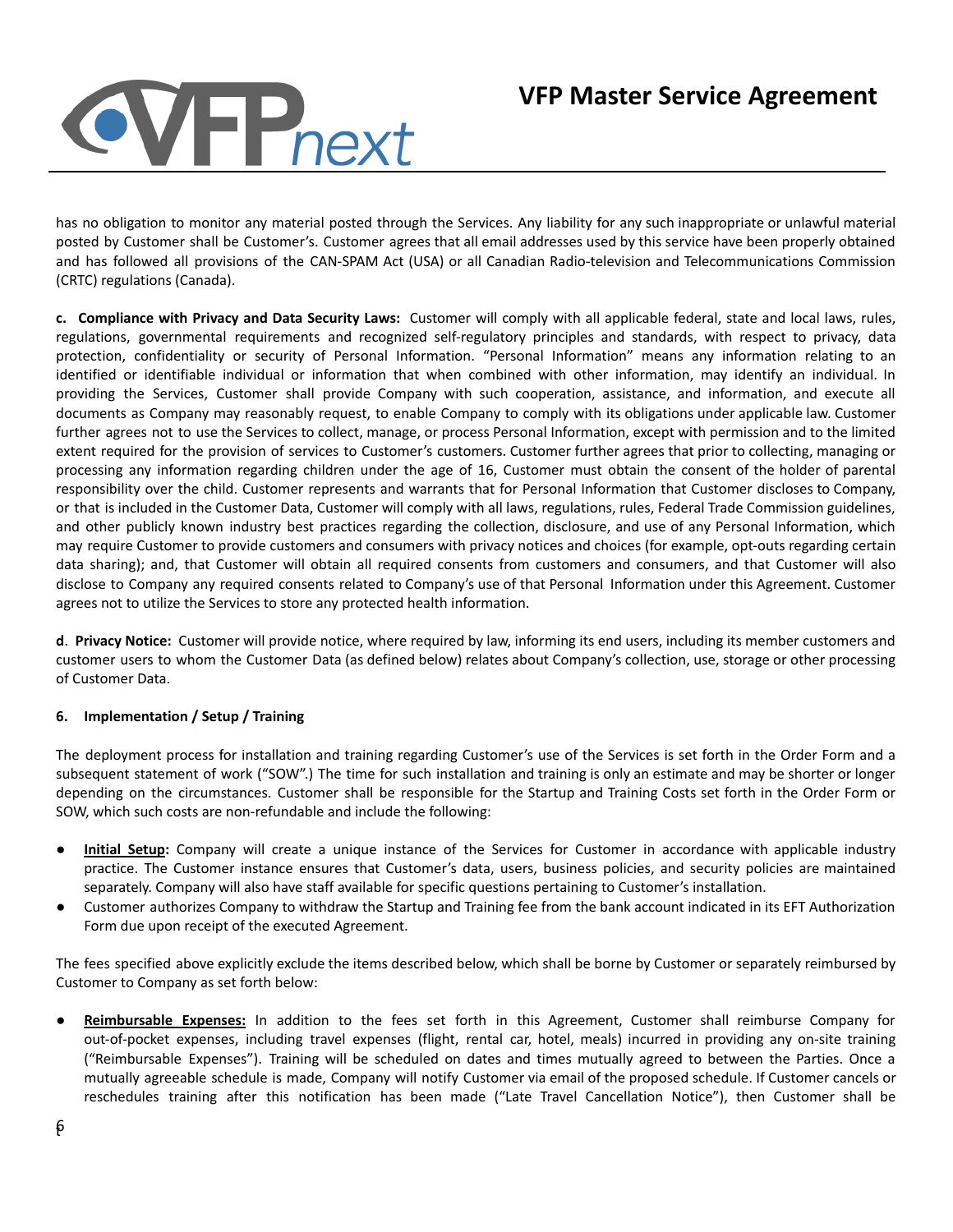

responsible for the reimbursement of any change fees, cancellation fees, non-reimbursable deposits, or related expenses incurred by Company in connection with such cancellation or rescheduling, which shall also be deemed "Reimbursable Expenses."

- **Hardware and POS Equipment:** Customer, at its sole cost and expense, is responsible for procuring computer hardware and POS equipment as requested by Company in connection with the implementation. Hardware cannot be returned for a refund.
- **Internet Connection**. Customer, at its sole cost and expense, must at all times provide a stable internet connection as required for the Services to function properly.

#### **7. TITLE TO PRODUCTS AND SERVICES**

All title to equipment and software licenses provided by Company for performing the Services are the property of Company or its licensors and remain the property of Company or its licensors during and after the term of this Agreement. This Agreement is a services agreement and is not intended to and will not constitute a lease or sale of real or personal property. No title, intellectual property rights or copyright in the software or in any modifications of the software shall pass to the Customer under any circumstances. The software is licensed, not sold. To the extent that Customer provides Company with any feedback relating to the Services (including, without limitation, with respect to any software related thereto, and any feedback related to usability, performance, interactivity, bug reports and test results) ("Feedback"), Company or its licensors (as appropriate) shall own all right, title and interest in and to such Feedback (and Customer hereby makes all assignments necessary to achieve such ownership).

Except as otherwise permitted in this Agreement, Customer shall not: (i) modify, translate, or create derivative works based on the Services; (ii) frame or mirror any content contained or accessible from the Services, unless expressly authorized in writing by Company; (iii) reverse engineer, de-compile, disassemble or otherwise attempt to discover the source code or underlying ideas or algorithms of the Services; or (iv) access or modify the Services in order to (a) build a competitive product or service, or (b) copy any ideas, features, functions or graphics of the Services. Furthermore, unless otherwise authorized in writing by Company, Customer agrees to access the Services only through the interface that is provided by Company for use in accessing the Services. Customer agrees not to use any automated means, including but not limited to agents, robots, scripts, spiders, and screen scraping tools, to access, monitor, download or copy all or any part of the Services, unless Company has provided prior written consent.

Customer Data is the property of Customer and remains the property of Customer during and after the term of this Agreement. "Customer Data" means non-publicly available data and information that Customer (or a user) loads, transmits to or enters into the Services, including data of Customer that the Services are configured to obtain from Customer's servers or systems or from third parties on Customer's behalf, but specifically excluding any Derivative Data, which Derivative Data (defined below) shall be owned by Company. Customer understands that Company may use Customer's information, including Customer Data, for non-identifiable, aggregate reporting for all Company clients, and Customer agrees that any aggregate non-identifiable information or data compiled or collected by Company shall be "Derivative Data" under this Agreement. "Derivative Data" shall also include all modifications, compilations, derivative works and results from processing (including analyses, usage statistics and patterns, datasets, databases, reports, recommendations and visual representations) created or developed from Customer Data or on the basis of Customer's use of the Services or in connection with data a third-party transmits to Company through the API Service. Customer acknowledges that Customer Data shall not include any data obtained by Company through means other than direct use of the Services by a member.

In the event that Customer is a U.S. government user, any software licensed in connection with the Services is provided with restricted rights: (a) If the Customer is a civilian agency, the software: (i) was developed at private expense and is existing computer software and no part was developed with government funds; (ii) is a trade secret of Company for all purposes of the Freedom of Information Act; (iii) is a commercial item and thus, pursuant to Section 12.212 of the Federal Acquisition Regulations (FAR), the government's (and any government agency's) use, duplication or disclosure of the software is subject to the restrictions set forth in this Agreement; (iv) is in all respects proprietary data of Company and all rights are reserved under the copyright laws of the United States; (b) If the Customer is part of the Department of Defense, the software is commercial computer software (and commercial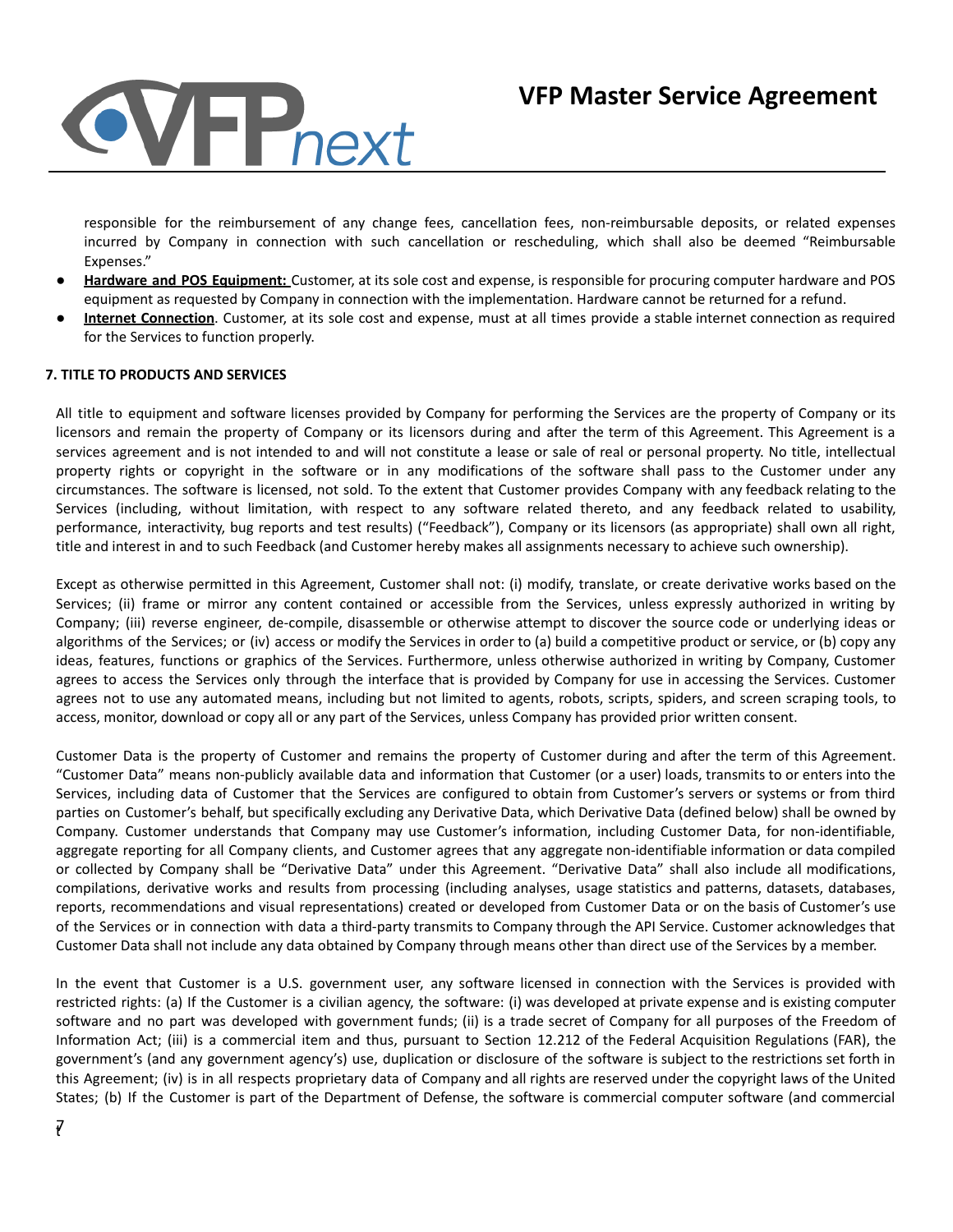# **VI-P**next

## **VFP Master Service Agreement**

computer software documentation), and pursuant to DFAR § 227.7202, use, duplication or disclosure of the software is subject to the restrictions set forth in this Agreement. In the event any technical data are not covered by these provisions, it shall be deemed "technical data-commercial items" pursuant to DFAR § 252.227- 7015(a). Any use, modification, reproduction, release, performing, displaying, or disclosing of such technical data shall be governed by the terms of DFAR § 252.227-7015(b).

Customer hereby acknowledges and agrees that the software constitutes valuable IP Rights of Company, including, but not limited to, copyrights and trade secrets, and that except for the rights of use, modification, and copying expressly granted to Customer herein, Company now holds and shall retain all rights, title, and interest to the software, as well as trade names or trademarks as Company may from time to time by written notice permit or require Customer to use in connection with the software (such trade names and trademarks are collectively referred to as the "Product Name"), and any documentation with respect thereto, title to all intellectual property rights, including, without limitation, copyrights, patent rights, trade secrets, trademarks, service marks, trade dress, and other similar property rights ("IP Rights") with respect thereto. Upon termination of this Agreement, Customer shall retain no rights of any nature with respect to the software or the Product Name. Customer shall not cause or allow the Product Name to be associated with any product other than the software and shall not (during the term of this Agreement or at any time thereafter) create, copy, reproduce, use, distribute, promote, sell, or sub-license any product (other than as expressly authorized herein) bearing the Product Name or any name confusingly similar thereto. Company may, at its own discretion and at its expense, take any steps necessary and proper to protect and preserve its rights and interests in the software and component parts thereof. At Company's request and Company's sole expense, Customer shall use reasonable efforts to assist Company in protecting such rights and interests.

## **8. TRADEMARK AND DOMAIN NAME RIGHTS**

Customer grants to Company and its affiliates a limited, non-exclusive license to use the name, trademarks, trade names, logos, slogans and copyrights related thereto of Customer in connection with providing the Services, and for promotional and marketing purposes related to this Agreement, provided that all such uses shall inure to Customer's benefit. Customer shall be solely responsible for the selection, registration, payment, maintenance and defense of any domain name or trademark utilized by Customer. Customer agrees to indemnify and hold Company and its affiliates harmless from any claims relating to or against Customer's domain name, trademarks or copyrights, including but not limited to any claims with respect to infringement or dilution of trademarks.

## **9. TREATMENT OF CONFIDENTIAL INFORMATION**

From time to time one party (the "Receiving Party") may receive from the other party (the "Disclosing Party") proprietary and confidential information ("Confidential Information"), including, without limitation, the terms and conditions of this Agreement, financial information, personal information, pricing, business plans, usernames, passwords, Company Technology, and any information that is marked as "confidential" or should be reasonably understood to be confidential or proprietary to the Disclosing Party. The Receiving Party agrees that the Receiving Party will not disclose the Confidential Information to any third party, nor use the Confidential Information for any purpose not permitted under this Agreement. The Receiving Party agrees to use at least the same degree of care that it uses to protect the confidentiality of its own information, but in any event, no less than a reasonable degree of care. Except with respect to Personal Information, the nondisclosure obligations set forth in this paragraph shall not apply to information that the Receiving Party can document (i) is generally available to the public (other than through breach of this Agreement), or (ii) was already lawfully in the Receiving Party's possession at the time of receipt of the information from the Disclosing Party, or (iii) was obtained by the Receiving Party from a third party without a breach by the third party of any obligation owed to the Disclosing Party, or (iv) was independently developed by the Receiving Party without reference to the Disclosing Party's Confidential Information. "Company Technology," for purposes of this Agreement, means the proprietary technology of Company, including hardware designs, algorithms, software, software tools, user interface designs, architecture, class libraries, objects, documentation, know-how, trade secrets, and any related intellectual property rights, and also including any derivatives, improvements, enhancements or extensions of any of the foregoing conceived, reduced to practice, or developed by or on behalf of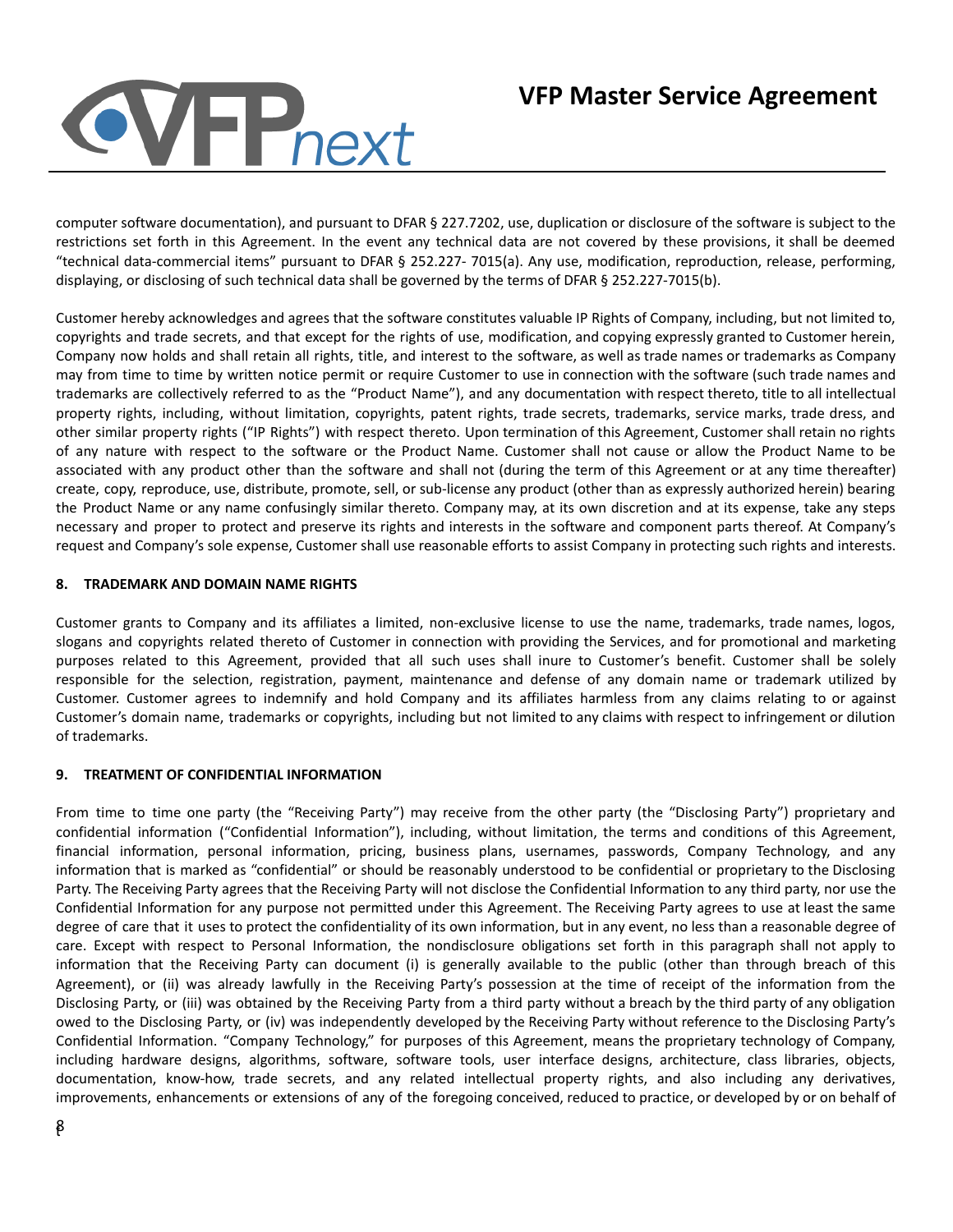## **VFF**<sub>next</sub>

## **VFP Master Service Agreement**

Company (including, without limitation, any Feedback), whether during the term of this Agreement or otherwise.

Notwithstanding the foregoing, the Receiving Party may disclose the Disclosing Party's Confidential Information pursuant to applicable federal, state or local law, regulation or a valid order issued by a court or governmental agency of competent jurisdiction (a "Legal Order"), provided that the Receiving Party shall first make commercially reasonable efforts to provide the Disclosing Party with (a) prompt written notice of such requirement so that Disclosing Party may seek, at its sole cost and expense, a protective order or other remedy and (b) reasonable assistance, at the Disclosing Party's sole cost and expense, in opposing such disclosure or seeking a protective order or other limitations on disclosure. In addition, Company may use third party service providers in providing the Company's Services. Company may share confidential information of Customer with these service providers so long as a confidentiality agreement is in place to maintain confidentiality.

As between Company and Customer: (i) Company shall own all Company Confidential Information and, except as expressly provided herein, Customer shall not have any right, title, or interest therein; and (ii) Customer shall own all Customer Confidential Information and, except as expressly provided herein, Company shall not have any right, title, or interest therein.

#### **10. API Service (Daxko Exchange)**

**a. Customer Data Access Request Form:** To grant access to Customer Data to a third party through Company's Daxko Exchange API Service, at Customer's request, Customer must execute a Customer Data Access Request Form authorizing Company to provide such access to a third party. Company will only provide such Customer requested access to third parties participating in the Daxko Exchange API Program (each, a "Vendor").

**b. Privacy Notice:** Customer shall be responsible for informing its end users to whom the Customer Data relates, where required by law, about Company or Vendor's collection, use, storage or other processing of Customer Data.

**c**. **Termination of Access:** Customer acknowledges that it has the affirmative obligation to immediately inform Company if it seeks to revoke Vendor's access to its Customer Data, including if Customer terminates its relationship with Vendor. Customer acknowledges that informing Company that it seeks to revoke Vendor's access to Customer Data or termination of its relationship with a third party is essential to end the flow of data via the API Service between Company and Vendor with respect to the Customer Data.

**d**. **Revocation of Access.** In the event that Company reasonably believes that Vendor's access to Customer Data through the API Service is likely to cause harm or damage to the API Service, Company may immediately revoke Vendor's access. Customer acknowledges that Company may filter, alter, limit or otherwise restrict Customer's or Vendor's queries and results, and databases included, with respect to access through the API Service.

**e. Technical Support**. Customer acknowledges that any and all technical assistance and support provided by Company relating to the API Service is beyond the scope of standard technical support under this Agreement and shall be billed at Company's then-current standard rates.

**f. Security Breach**. Customer agrees that in the event of any breach or suspected breach in relation to (i) any Customer Data disclosed in violation of Vendor's agreement with Company with respect to the API Service or the Customer Data Access Request Form, or (ii) any actual or suspected unauthorized access, disclosure or use of Customer Data that Vendor accesses via the API Service (each event being a "Security Breach"), Vendor, and not Company, shall be responsible for containing such Security Breach, mitigating potential risks to affected individuals and notifying affected individuals and regulatory authorities of the Security Breach where required by law. Vendor shall be solely responsible for all costs or expenses associated with any remedial actions or notifications.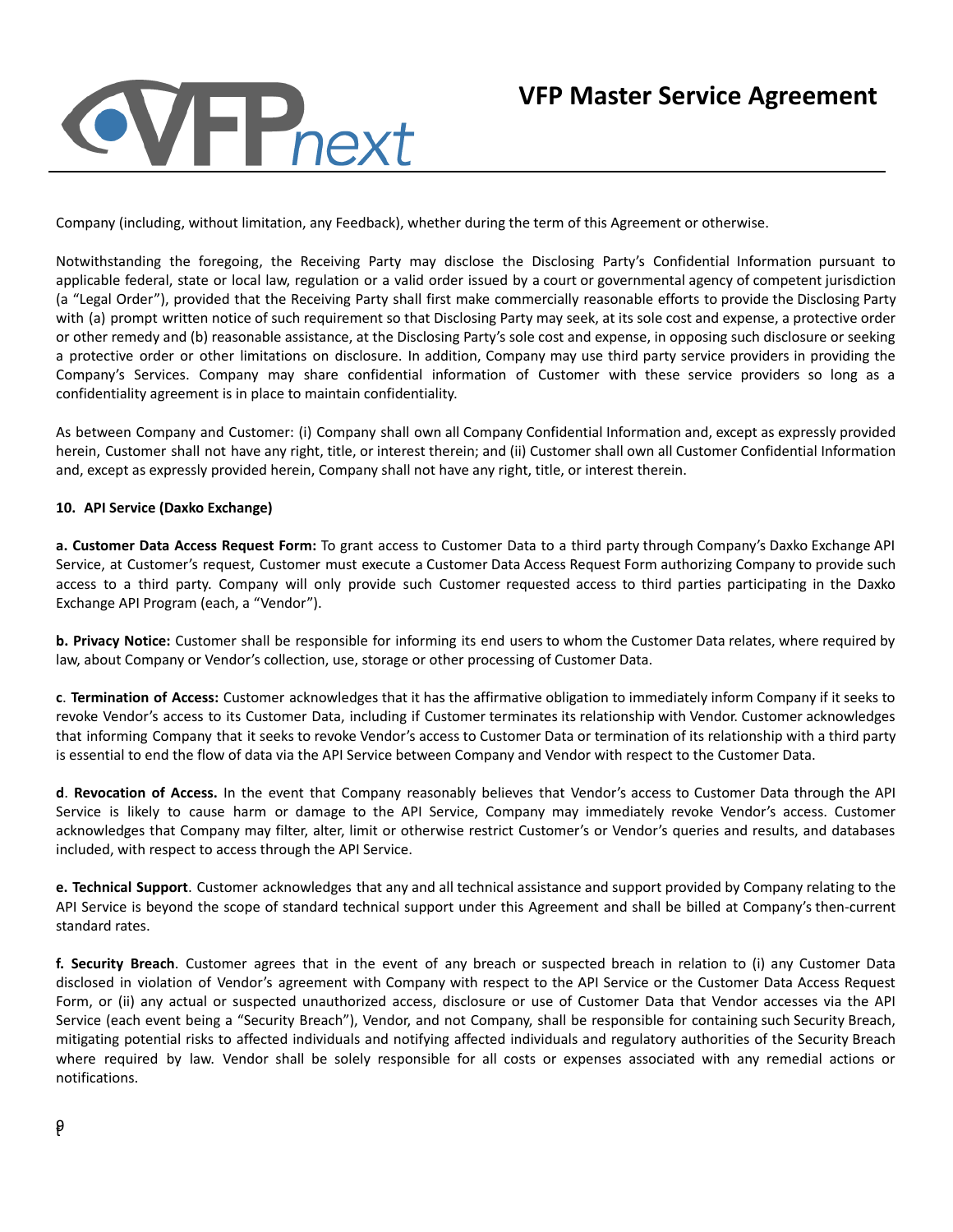

**g. Release**: Customer hereby expressly releases Company and its affiliates, and their respective officers, directors, employees, consultants and agents from any claims, demands, damages, causes of action, suits or liability for any losses or damages (either to Customer or Vendor) of any kind, whatsoever, that may arise in connection with the access, use (or misuse), handling, receipt, disclosure, or storage of data by any Vendor whom Customer authorizes Company to provide access to Customer Data through the API Service.

## **11. WARRANTIES; DISCLAIMERS; LIMITATIONS OF LIABILITY**

a. Company warrants that:

(i) all software and equipment utilized by Company in providing Services will, on the date installed and during the Term of this Agreement, be in good working order and will substantially conform in all material respects to Company's Service specifications; (ii) all work performed by Company in providing Services will be performed in a good and workmanlike manner;

(iii) Company has good and valid title, or has otherwise licensed such rights as are necessary, with respect to all software and equipment utilized to provide Services; and

(iv) Company has sufficient legal rights to provide Services to Customer.

EXCEPT FOR THE EXPRESS WARRANTIES SET FORTH IN THE IMMEDIATELY PRECEDING SENTENCE, COMPANY PROVIDES, AND CUSTOMER ACCEPTS, THE SERVICES IN "AS-IS" CONDITION; AND COMPANY DISCLAIMS ANY AND ALL OTHER WARRANTIES, CONDITIONS, OR REPRESENTATIONS (STATUTORY, EXPRESS OR IMPLIED, ORAL OR WRITTEN), WITH RESPECT TO THE SERVICES OR ANY PART THEREOF, INCLUDING, WITHOUT LIMITATION, ANY AND ALL IMPLIED WARRANTIES OR CONDITIONS OF TITLE, NONINFRINGEMENT, MERCHANTABILITY, ACCURACY, OR FITNESS OR SUITABILITY FOR ANY PARTICULAR PURPOSE (WHETHER OR NOT COMPANY KNOWS, HAS REASON TO KNOW, HAS BEEN ADVISED, OR IS OTHERWISE IN FACT AWARE OF ANY SUCH PURPOSE), WHETHER ALLEGED TO ARISE BY LAW, BY REASON OF CUSTOM OR USAGE IN THE TRADE OR BY COURSE OF DEALING. COMPANY SHALL HAVE NO LIABILITY ARISING FROM CARD HOLDER DATA TRANSMISSION WHICH OCCURS PRIOR TO ENCRYPTION AND RECEIPT BY SERVERS OWNED OR CONTROLLED BY COMPANY. WITHOUT LIMITING THE GENERALLITY OF THE FOREGOING, COMPANY SHALL HAVE NO LIABILITY FOR DAMAGES RESULTING FROM FRAUD, EMBEZZELMENT, THEFT, IDENTIFY THEFT, OR INVASION OF PRIVACY BY ANY THIRD PARTY. COMPANY DOES NOT WARRANT THAT THE FUNCTIONS CONTAINED IN THE SERVICES WILL MEET CUSTOMER'S REQUIREMENTS OR THAT THE OPERATION OF THE SERVICES WILL BE UNINTERRUPTED OR ERROR FREE. COMPANY EXPRESSLY DISCLAIMS ANY WARRANTY AND SHALL HAVE NO LIABILITY WITH RESPECT TO ANY SERVICES OR PRODUCTS PROVIDED BY THIRD PARTIES. COMPANY EXPRESSLY DISCLAIMS ANY WARRANTY OR REPRESENTATION TO ANY PERSON OTHER THAN CUSTOMER WITH RESPECT TO THE SERVICES OR ANY PART THEREOF. SOME STATES OR COUNTRIES DO NOT ALLOW THE EXCLUSION OF IMPLIED WARRANTIES, SO CERTAIN OF THE ABOVE EXCLUSIONS MAY NOT APPLY. TO THE EXTENT THAT THIS AGREEMENT MAY BE INTERPRETED UNDER THE LAWS OF A STATE NOT ALLOWING ANY SUCH A LIMITATION ON DAMAGES, THE FOREGOING PROVISION SHALL BE INTERPRETED TO PROVIDE THE MAXIMUM BENEFIT OF THE FOREGOING PROVISION ALLOWED BY THAT STATE'S LAWS. IN NO EVENT SHALL EITHER PARTY BE LIABLE UNDER THIS AGREEMENT FOR ANY CONSEQUENTIAL, INCIDENTAL, INDIRECT, PUNITIVE OR SPECIAL DAMAGES, LOSS OF DATA, LOSS OF BUSINESS PROFITS, BUSINESS INTERRUPTION OR LOSS OF BUSINESS INFORMATION ARISING OUT OF THE USE OF OR INABILITY TO USE THE SERVICES, EVEN IF SUCH PARTY HAS BEEN ADVISED OF THE POSSIBILITY OF SUCH DAMAGES. IN NO EVENT WILL COMPANY'S TOTAL AGGREGATE LIABILITY UNDER THIS AGREEMENT EXCEED THE FEES PAID FOR THE MONTH IN WHICH THE BREACH, OUTAGE OR DEFAULT OCCURRED. ALL DISCLAIMERS AND LIMITATIONS OF LIABILITY SET FORTH HEREIN ARE MADE ON BEHALF OF BOTH COMPANY AND ITS AFFILIATES AND THEIR RESPECTIVE SHAREHOLDERS, OFFICERS, DIRECTORS, EMPLOYEES, AFFIALIATES, AGENTS, REPRESENTATIVES, CONTRACTORS, LICENSORS, SUPPLIERS AND SERVICE PROVIDERS.

b. In the event of any default by Company hereunder, Customer's sole and exclusive remedies shall be the adjustment, repair or replacement of the goods or services as deemed mutually appropriate by Customer and Company. Customer agrees that any claim that the foregoing warranties have been materially breached or violated must be described in sufficient detail in a written notification to Company pursuant to the notification requirement of this Agreement. Such written notification must be provided to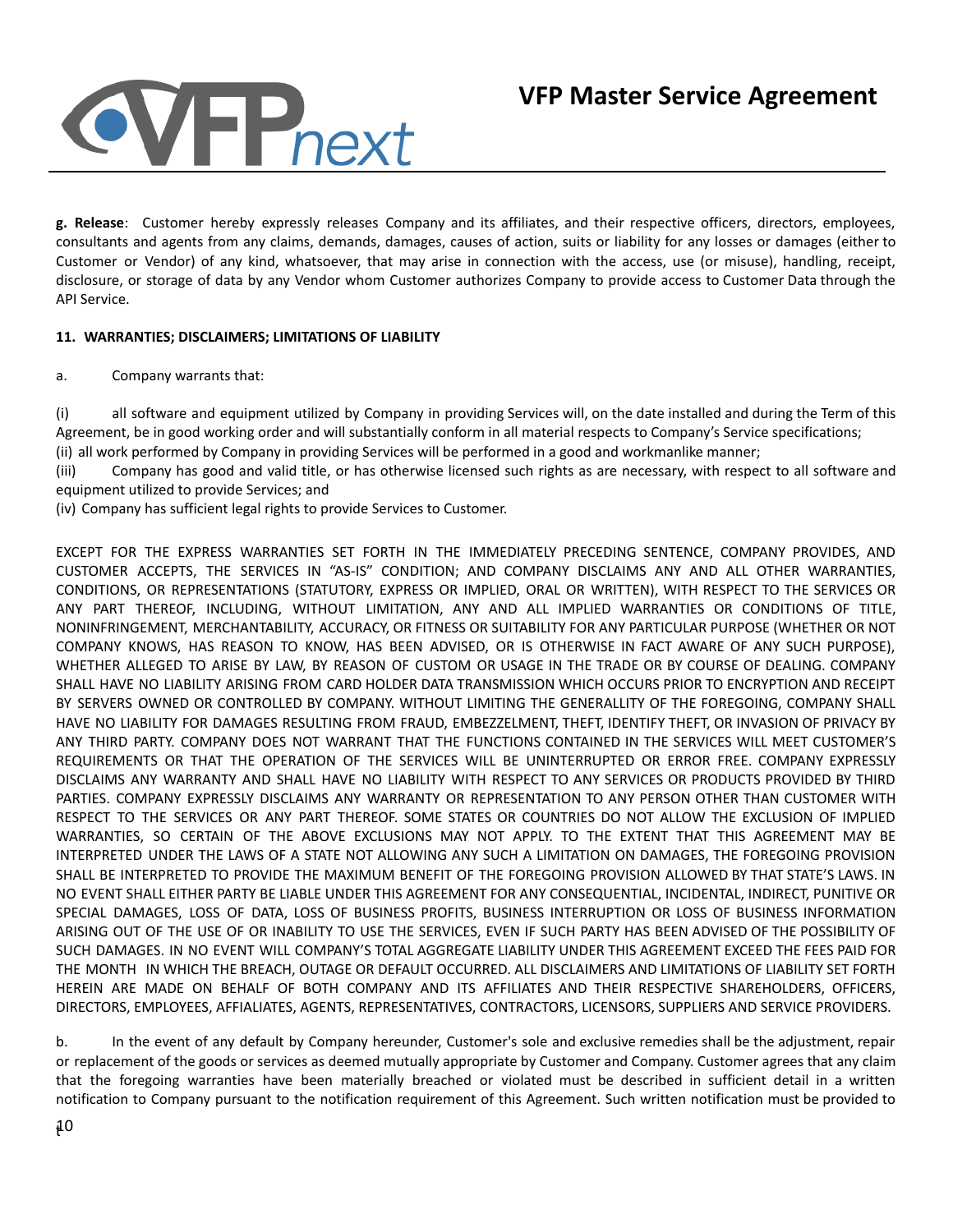## VFFnext

Company within thirty (30) days of the occurrence of the breach or violation, or else such alleged breach or violation shall be deemed immaterial and waived by Customer.

c. Certain portions of the Services provided under the Agreement may be provided by third party service providers ("Third-Party Services"). Customer acknowledges that in order to receive the Third-Party Services Customer may be required to agree to separate and additional terms and conditions with such third-party service providers ("Third-Party Agreement") and that Company is not responsible for the services or products of such third parties.

## **12. INDEMNIFICATION**

Except as provided below, Customer agrees to defend, indemnify, and hold harmless Company and its directors, members, officers, employees, licensors and agents, from and against any and all claims, losses, damages, suits, fees, judgments, costs, and expenses, including attorneys' fees, arising from: (i) Customer's failure to use Services as permitted under this Agreement; (ii) from any violation or breach of this Agreement by Customer; (iii) any action or inaction of Vendor to whom Customer grants access to the API Service related to Vendor's access, use, handling, receipt, disclosure or storage of Customer Data and (vi) any failure of Vendor or Customer to comply with state or federal regulations related to privacy, data protection, confidentiality or security of Personal Information; provided that Company (a) gives Customer written notice of any such claim within fifteen (15) days of Company's receipt of such claim, (b) permits Customer to have sole control and authority with respect to the defense or settlement of any such claim, and (c) provides Customer all reasonable cooperation, information, and assistance in connection with the defense or settlement of any such claim, at Customer's cost and expense.

Except as provided below, Company agrees to defend, indemnify, and hold harmless Customer and its directors, members, officers, employees, and agents, from and against any and all claims, losses, damages, suits, fees, judgments, costs, and expenses, including reasonable attorneys' fees, arising out of any and all third party claims that the Services infringe a valid U.S. patent or copyright or misappropriate a trade secret of a third party provided that Customer (a) gives Company written notice of any such claim within fifteen (15) days of Customer's receipt of such claim, (b) permits Company to have sole control and authority with respect to the defense or settlement of any such claim, and (c) provides Company all reasonable cooperation, information, and assistance in connection with the defense or settlement of any such claim. If the Services becomes, or in Company's opinion, is likely to become the subject of any injunction preventing its use as contemplated herein, Company may, at its option and expense, (i) procure the right to allow Customer to continue to use the Services or (ii) modify or replace the Services or infringing portions thereof to become non-infringing, without loss of material functionality. If Company is unable to provide one of the remedies in (i) or (ii) within forty-five (45) days of notice of the claim, Company shall have the right to terminate this Agreement. Notwithstanding the foregoing, Company shall have no liability or obligations with respect to any patent, copyright, or trade secret infringement claim based upon or arising out of (i) any modification or alteration to the Services not approved by Company, (ii) any combination or use of the Services with products or services not supplied by Company or approved in writing by Company in advance of such combination, (iii) any patent, copyright or trade secret in which Customer or its affiliates have an interest, or (iv) use of the Services not in accordance with its documentation or outside the scope of the license granted under this Agreement. Customer agrees to defend, indemnify, and hold harmless Company and its directors, members, officers, employees, and agents, from and against any and all claims, losses, damages, suits, fees, judgments, costs, and expenses, including reasonable attorneys' fees, arising out of any and all third party claims enumerated in clauses (i) through (iv) above. The foregoing states the entire liability of Company with respect to infringement of patents, copyrights, trade secrets, or other proprietary rights by the Services or any part thereof. Customer will immediately inform Company as soon as Customer becomes aware of any threatened or actual liability claim by a third party relating to the Services.

## **13. NOTICES**

Unless expressly stated otherwise herein, any notice, demand, request or delivery required or permitted to be given by either Party pursuant to the terms of this Agreement shall be in writing and shall be deemed given (a) when delivered personally, (b) on the next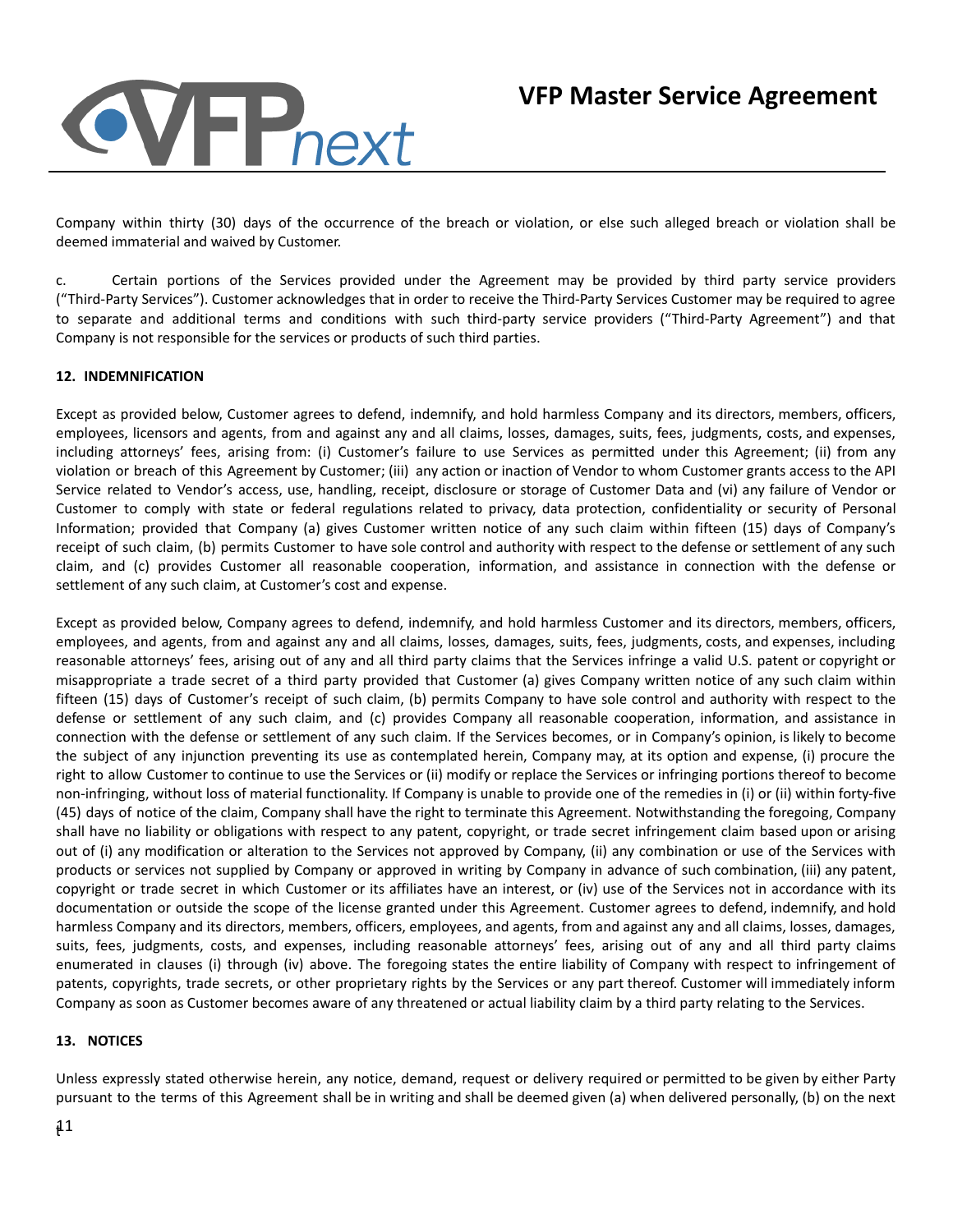

business day after timely delivery to an overnight courier, (c) on the third business day after deposit in the U.S. mail (certified or registered mail return receipt requested, postage prepaid), or (d) upon confirmation of receipt by email, in each case, addressed to the Party at such Party's address as set forth on the signature page of this Agreement or as subsequently modified by written notice.

## **14. SUNSET POLICY.**

The Services are subject to Company's sunset or discontinuation policy ("Sunset Policy") and Company reserves the right to discontinue all support for the Services, or for any features, services or content accessible through the Services, in accordance with such Sunset Policy. Company focuses on supporting rapidly-changing technologies, and on innovating to provide customers with the most stable and useful set of products and services possible, and consequently, products and services may go through major updates or be replaced with newer products. As new versions, products, and services are introduced, Company actively plans for sunset of older services and software versions as well as specific product features. Below is Company sunset policy ("Policy") to help customers better manage their end-of-life transition and to understand the role Company can play in helping to migrate to updated alternative Company technologies. This Policy explains the type of support services Company will provide for Licensed Product and services during a product's life cycle. For the purposes of this document, "Support" and "Maintenance" are used interchangeably.

#### **a. Definitions.**

- Sunset/Sunsetting or End of Life (EOL) refers to when Company ceases marketing or offering a particular Licensed Product or a Major Release for a particular Licensed Product. When a Licensed Product is sunsetted, it enters the sunset, or EOL, period. The Sunset or EOL Period starts when the next major version of a product is released—or at such other time when Company announces to customers that a given product has been discontinued—and ends at the time designated by Company in the EOL or Sunset announcement, which may vary.
- End of Support (EOS) begins after the expiration of the sunset period when software shall be deemed at End of Support, or as an EOS version or product.
- Licensed Product refers to the Company software product or services you license, which is governed by the applicable agreement between you and Company.
- Releases for Licensed Product are categorized as Major Releases or Maintenance Releases.
- Major Release/Version means a new release of the Licensed Product that incorporates the last Maintenance Release(s) (if any) and may include additional enhancements to the Licensed Product. Major Releases may include architectural changes and major feature changes, as well as new features and functionality. The terms "Release" and "Version" are used interchangeably in this document.
- Maintenance Release means a release of the Licensed Product that provides cumulative patches for a particular Major Release. A Maintenance Release typically does not contain new features or new functionality. Patches are software code updates that resolve specific software deficiencies. These are typically designated as a build number associated with a specific release.
- Support Services are the maintenance support services for Licensed Product. Customers must have a current agreement and be up to date on all amounts due under the agreement in order to receive Support Services (in accordance with this Policy).

**b. Full Support.** Company provides Full Support for Licensed Product for which the customer has a current agreement for the current version of any software or services with all Maintenance Releases applied. For customers with the current major version of the software who have not applied all available patches, support may be limited to configuration assistance, activation assistance, and general questions.

**c. Sunset Support.** Company provides a more limited level of Support Services for software that is in the Sunset Period. Limited support is provided for customers who have installed all patches available to the Sunset Version. Support services may not be provided if all available fixes have not been installed. If all patches have been installed, the customer shall provide Company with a fully reproducible scenario in which the error occurs. For the first nine (9) months after Sunset is initiated for a product, Company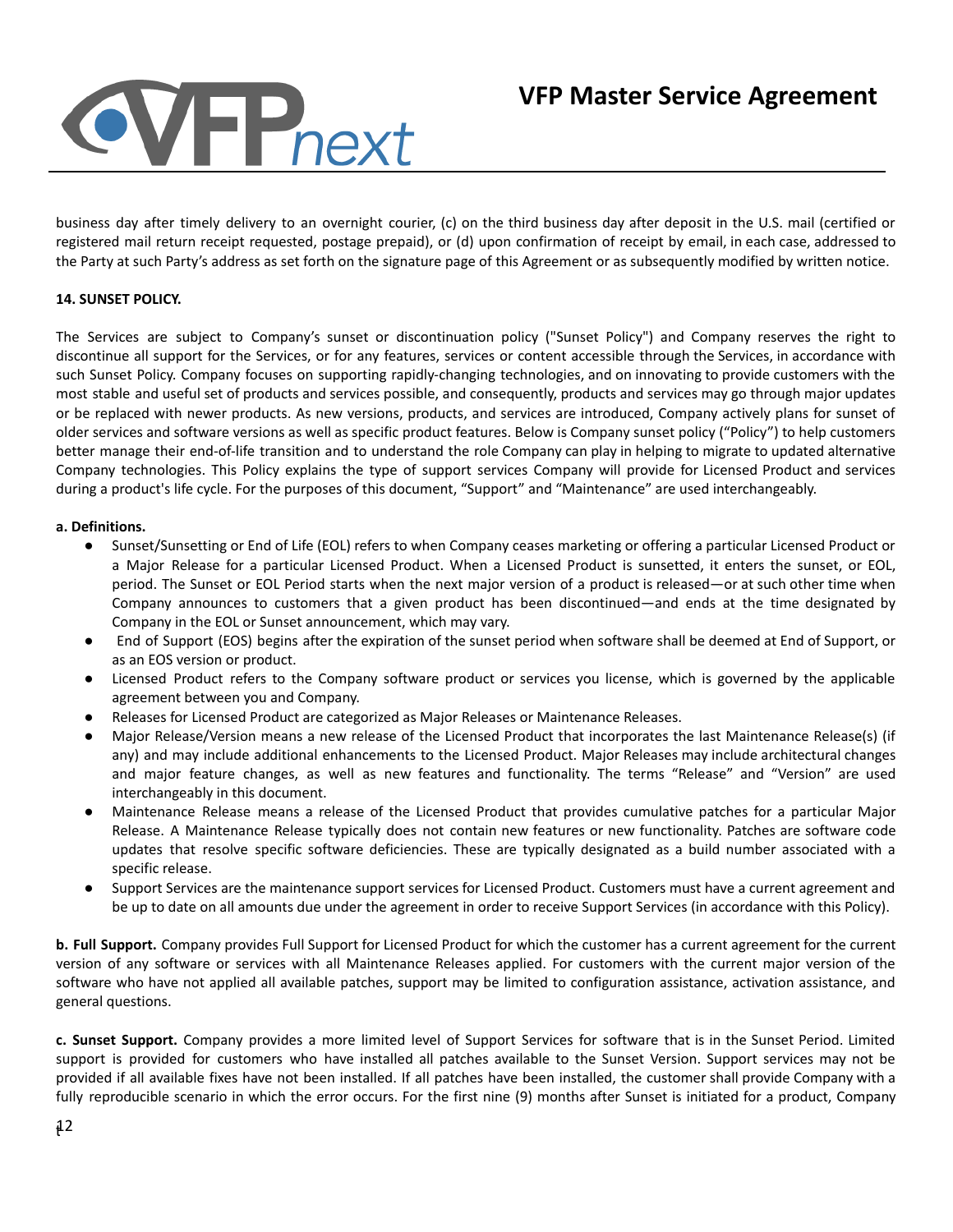

may, at its option, provide an additional patch to the Sunset Version or offer a work-around. Partial support will be subject to the availability of resources and may be limited as Company determines. At nine (9) months after Sunset, Company shall provide configuration support or work-arounds only. No defects shall be corrected in Sunsetted versions after nine (9) months. No new features or enhancements shall be added to Sunsetted versions of software.

**d. End of Support.** After Sunset or End of Life (EOL), a product shall be deemed at End of Support (EOS). EOS products and versions shall have Company Community (self-help) support only. Customers may opt to purchase pay-per-incident (PPI) support for EOS products or versions; however, this support shall be limited to configuration only and shall not include any fixes, patches, or enhancements to the unsupported version. PPI support entitles the customer of an EOS product or version to submit a ticket through the online HelpDesk. Fees for PPI shall be at Company's then-current applicable rates.

**e. Contract Commitments**. Notwithstanding any of the foregoing, in the event that any Licensed Products or Versions thereof are scheduled to reach EOL or EOS without a replacement or new version of the Licensed Products being made available to the customer, such Licensed Products will be supported by Company in accordance with the applicable Order Form and Service Agreement for the remainder of the then-current term of such agreement.

## **15. GENERAL**

**a. Limitation of Action.** Any legal action arising out of Company's provisioning of Services, including the failure, malfunction or defect in the Services shall be brought within one (1) year of the occurrence or deemed waived.

**b. Non-Solicitation.** Neither party to this Agreement will solicit for employment nor knowingly employ any then current employee of the other party either directly or indirectly through a third-party during the term of this Agreement, including any renewal thereof, without the mutual agreement of the parties.

**c. Governing Law.** This Agreement shall be governed by and construed in accordance with the laws of the State of Alabama excluding the conflicts of law provisions thereof and both parties stipulate to the exclusive jurisdiction of the state and federal courts of that jurisdiction. <<The parties agree that any disputes among them arising from or related to this Agreement shall be resolved by binding arbitration conducted under the auspices of the American Arbitration Association in a mutually agreed upon location. The parties shall each be responsible for initial payment of one-half of any arbitration fees, but upon final resolution the prevailing party shall be entitled to recover its reasonable attorneys' fees and costs. Notwithstanding the foregoing arbitration provision, >> Customer acknowledges that a breach or threatened breach of this Agreement by Customer or its representatives may cause irreparable harm to Company for which monetary damages would not be an adequate remedy, and hereby agrees that in the event of a breach or a threatened breach by Customer or its representatives, Company shall, in addition to any and all other rights and remedies that may be available at law (which Company does not waive by the exercise of any rights hereunder), be entitled to seek a temporary restraining order, injunction, specific performance and any other equitable relief that may be available from a court of competent jurisdiction, and the parties hereby waive any requirement for the securing or posting of any bond or the showing of actual monetary damages in connection with such claim.

**d. No Assignment**. Customer shall not assign any of its rights under this Agreement nor delegate its duties hereunder to another person or entity without the prior written consent of Company, which consent may be granted or withheld in Company's sole and absolute discretion. Any permitted assignment shall be subject to the permitted assignee or transferee agreeing in writing to comply with all the terms and restrictions contained in this Agreement. Any attempted assignment in violation of this Section shall be void. This Agreement shall inure to the benefit of and be binding upon the parties hereto, their respective trustees, successors, permitted assigns and legal representatives.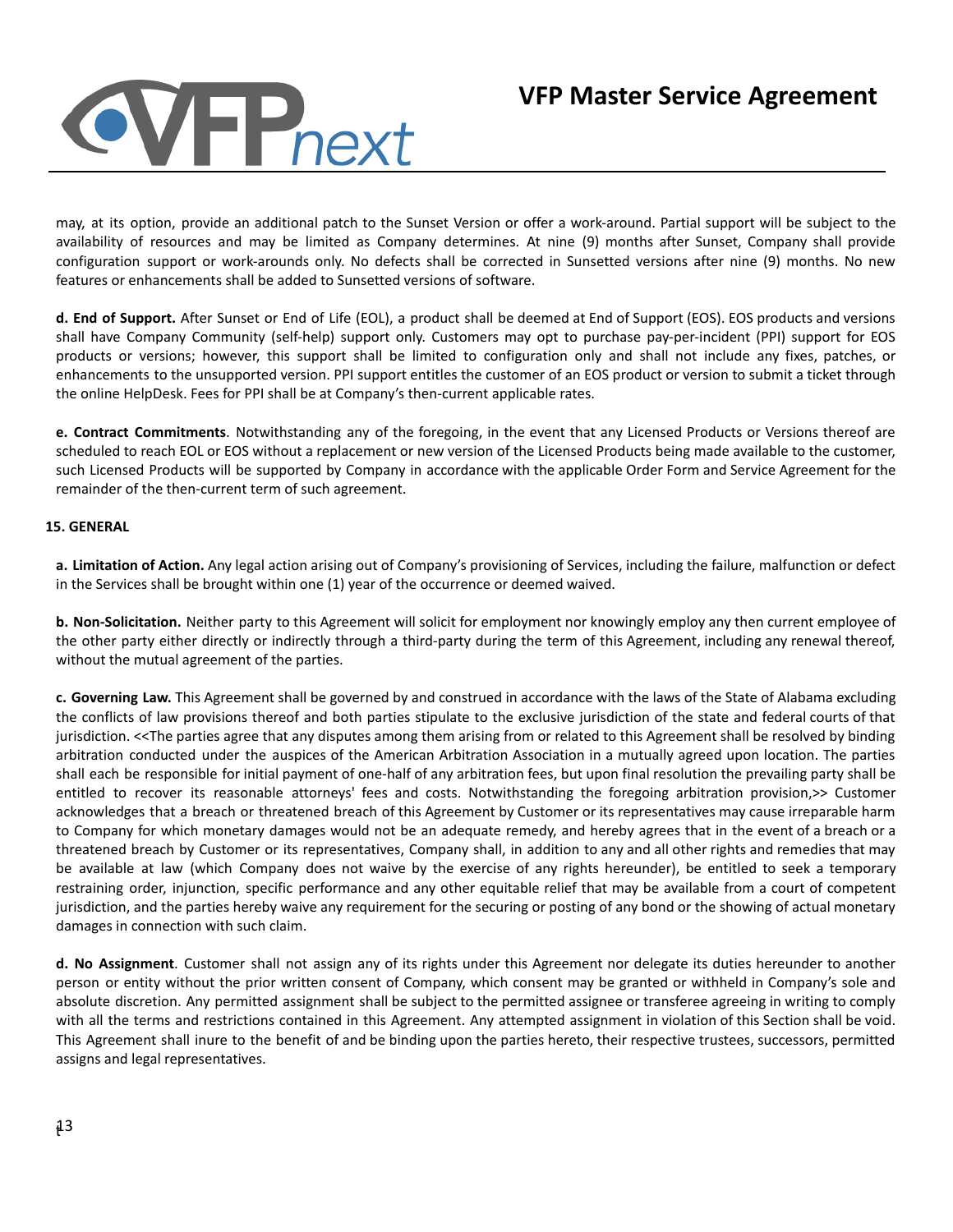# **NHP**next

## **VFP Master Service Agreement**

**e. Password Security**. Strong passwords must be used to access all IT services, including the Admin Website logon. Strong passwords are defined as having more than eight characters, not matching standard "dictionary" definitions. Customer acknowledges that Company may maintain, or use a third party who maintains, physical and technical security of the servers at a level commensurate with reasonable commercial practices for similar types of information (such as, but not limited to, lock and key, encryption, and blocking and identifying unauthorized access to data).

**f. Severability**. In the event that any term or provision in this Agreement is held to be invalid, void, illegal or unenforceable in any respect, this Agreement will not fail, but will be deemed amended, to the least extent necessary, to delete the void or unenforceable term or provision, and the remainder of this Agreement will be enforced in accordance with its terms and will not in any way be affected or impaired thereby. In the event that any term or provision of this Agreement is held to be overboard or otherwise unreasonable, the same will not fail, but will be deemed amended only to the extent necessary to render it reasonable, and the Parties agree to be bound by the same as thus amended.

**g. Changes**. Company reserves the right, in its sole discretion, to make any changes to the Services from time to time that it deems necessary or useful to: (a) maintain or enhance (i) the quality or delivery of Company's services to the Customer and/or any Customer Users, (ii) the competitive strength of or market for Company's services, or (iii) the Services' cost efficiency or performance; and/or (b) to comply with applicable law. In addition, upon Customer's request, Company may (in Company's discretion) add or delete some portion of the Services, without requiring a separately signed agreement, provided that such changes do not increase or decrease the total fees under this Agreement by more than ten percent (10%). Company reserves the right to modify this Agreement to correct errors and omissions, or substitute Services with reasonably equivalent Services (provided that the change will have no effect on the total fees under the Agreement).

**h**. **Rights upon Termination.** Upon the expiration or any termination of the Agreement, Customer shall promptly return to Company, or with Company's prior written consent destroy, any information from the Services in Customer's possession or control. If the Agreement is terminated prior to the expiration of the Initial Term or the applicable Renewal Term, Customer shall pay to Company within thirty (30) days after the effective date of such termination an amount equal to the total remaining annual license and maintenance fees owed in accordance with the Monthly Service Fee, defined as the current monthly fee multiplied by the number of months in the Initial Term or the then current Renewal Term, as applicable, less the aggregate amount of the license and maintenance fees actually paid by Customer to Company during the Initial Term or the then current Renewal Term, as applicable plus any additional fees and costs at Company's then current rates. Upon termination of the Agreement, and subject to payment of all fees due under this Agreement, Company agrees to provide, in an industry standard format, an export of Customer's available data in accordance with Company's then-current data export policy following payment of any applicable fees at then current standard fees.

**i.** *Force Majeure*. In no event will Company be liable or responsible to Customer, or be deemed to have defaulted under or breached the Agreement any failure or delay in fulfilling or performing any term of these Terms and Conditions, when and to the extent such failure or delay is caused by any circumstances beyond Company's reasonable control (a "Force Majeure Event"), including acts of God, flood, fire, earthquake or explosion, war, terrorism, invasion, riot or other civil unrest, pandemic, epidemic, quarantine, embargoes or blockades in effect on or after the date of the Agreement, national or regional emergency, strikes, labor stoppages or slowdowns or other industrial disturbances, passage of law, rules, regulations or orders, or any action taken by a governmental or public authority, including imposing an embargo, export or import restriction, quota or other restriction or prohibition or any complete or partial government shutdown, or national or regional shortage of adequate power or telecommunications or transportation.

**j. No Third-Party Beneficiaries**. Except as expressly provided, the Agreement are for the sole benefit of the Parties and nothing herein expressed or implied will give or be construed to give to any person, other than the Parties, any legal or equitable rights hereunder.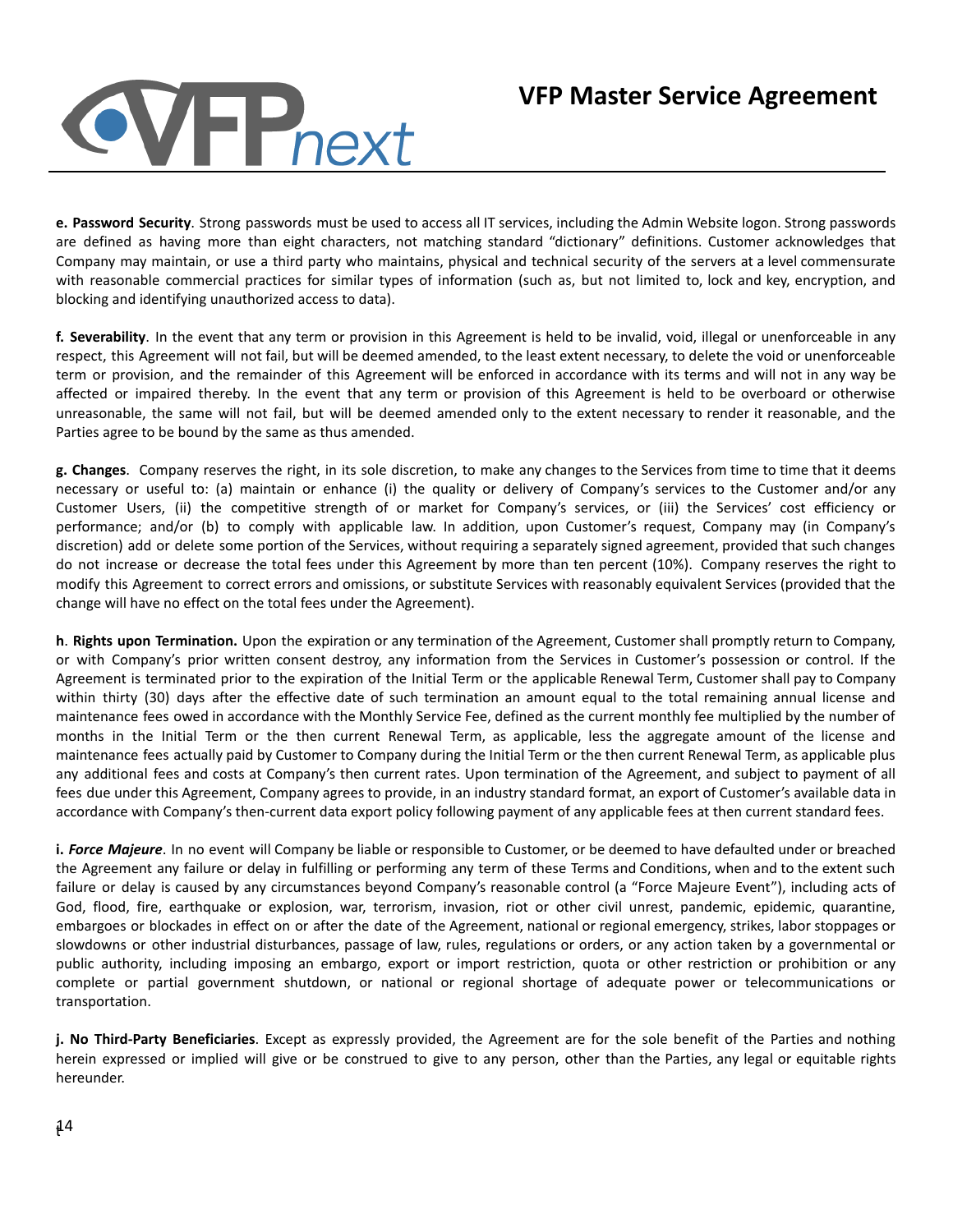

**k. Setoff**. All amounts payable to Company under the Agreement shall be paid by Customer to Company in full without any setoff, recoupment, counterclaim, deduction, debit or withholding for any reason (other than any deduction or withholding of tax as may be required by applicable law).

**l**. **Monitoring**. Company may monitor Customer's and Customer User's use of and access to the Application or Services to ensure compliance with the Agreement and any other applicable rules, policies, deadlines and instructions. By using the Application or Service, each of Customer and Customer User expressly consents to such monitoring.

**m. Collection and Use of Private Information**. Each of Customer and Customer User acknowledges that when such party download, install or use the Application or Service, Company may use automatic means (including, for example, cookies and web beacons) to collect information about Customer User's mobile device and about Customer User's use of the Application or Service. Customer and Customer User also may be required to provide certain information about Customer User as a condition to downloading, installing or using the Application or certain of its features or functionality. All information we collect through or in connection with this Application is subject to our Privacy Policy. By downloading, installing, using and providing information to or through this Application, Customer User's consent to all actions taken by us with respect to Customer User's information in compliance with the Privacy Policy.

**n. No Waiver.** The rights and remedies provided by the Agreement are cumulative. No failure to exercise, and no delay in exercising, on the part of either party, any right or any power hereunder shall operate as a waiver thereof, nor shall any single or partial exercise of any right or power hereunder preclude further exercise of that or any other right hereunder. In the event of a conflict between this Agreement and any applicable purchase or other terms, the terms of this Agreement shall govern.

**o. Exclusivity.** During the Term, Customer agrees that Company will be the exclusive provider of the Services at all present or future locations, sites, or facilities that Customer owns or controls. Customer shall not solicit bids, quotes, or contracts from another provider of the Services during the Term of this Agreement for the provision of Services to such additional locations, sites, or facilities not presently covered by this Agreement.

## **16. Terms Specific to SMS / Text Messaging Services.**

Company automates text message communications, but Customer is responsible for ensuring that the recipients of those communications have provided prior express written consent to receive them. The prior express written consent must identify that Customer may be sending text messages related to the Services using automated technology and that the Customer User affirmatively agrees to receive such messages. The prior express consent must include the Customer User's written or electronic acceptance. Specifically, by entering a cell phone number into the Customer's Systems in connection with the Services and not opting such cell phone out of the Company text message feature, Customer is directing Company to automatically send text message reminders and other communications to such cell phone and certifying that the user of such cell phone consents to the receipt of those messages. Customer is responsible for all liability for any failure to receive consent or failure to opt users out of the text message feature. Additionally, Customer may not attempt to spoof sender domains, send spam or other offending text message practices. Company makes no expressed or implied warranty of individual message receipt. Company shall not be liable for any issues that arise associated with the content that Customer provides or unforeseen liabilities of it being delivered. Customer shall be solely liable to comply with applicable laws and regulations within Customer's jurisdiction in connection with telecommunication (e.g., email and text) messages that

## **17. Privacy Policy Incorporated**

Customer acknowledges that Company's Privacy Policy is an integral part of this Agreement and agrees to abide by the terms and spirt of the Privacy Policy, which may be found at https://vfp.us/privacy-policy/